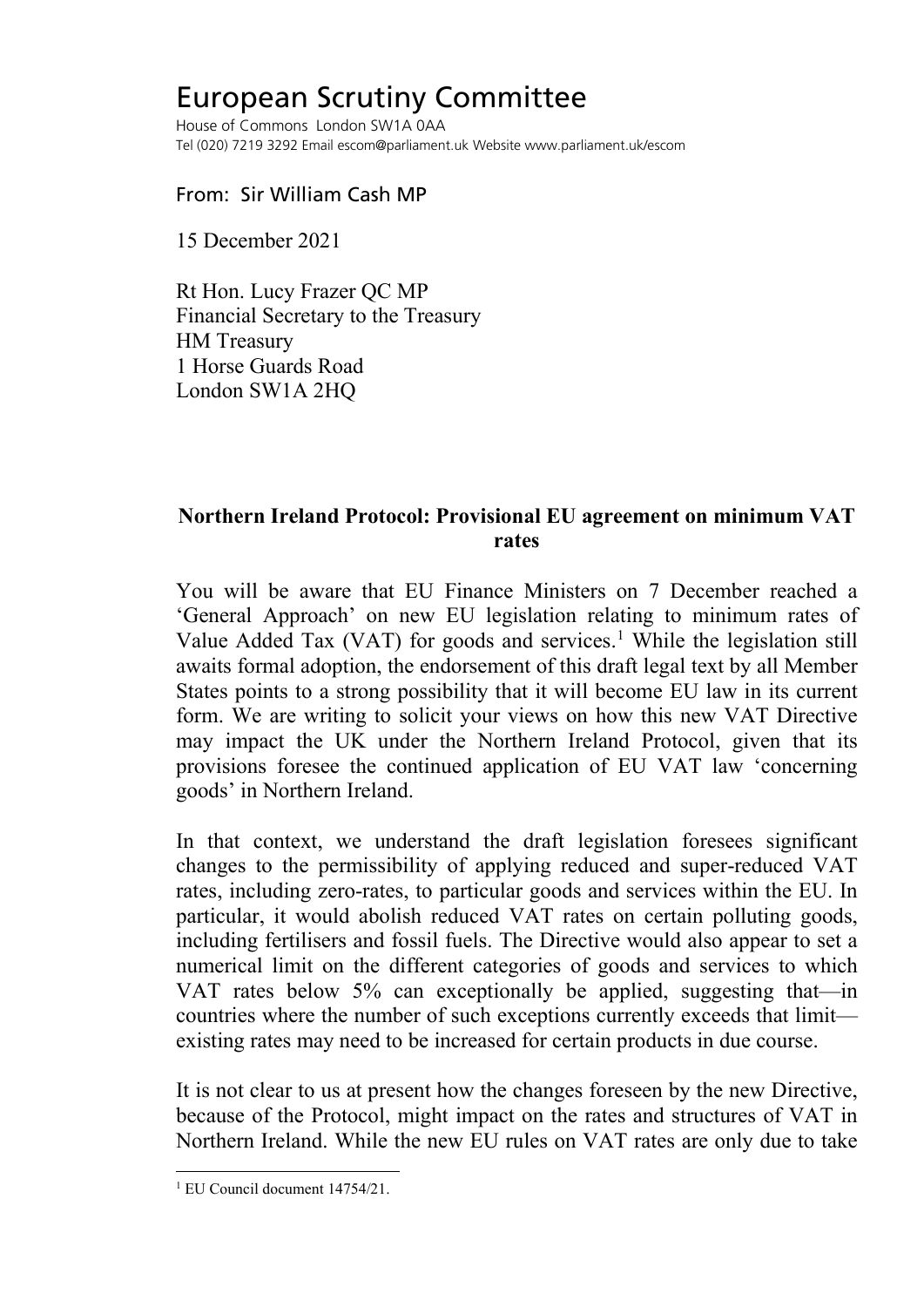effect in 2025, with full applicability in relation to exemptions and superreduced rates due to be phased in over several years after that, the potential ramifications for the UK are significant. Clarity about its implications for NI at the earliest opportunity would be preferred, not least because the Government itself warned in its Command Paper of July 2021 that problems caused by the VAT provisions of the Protocol "may multiply as UK and EU VAT […] rules evolve". We are naturally aware of the Government's efforts to renegotiate significant tracts of the Protocol, including in relation to Northern Ireland's obligation to align with EU VAT legislation. However, the precise nature of the UK's proposals—and what progress, if any, has been made to persuade the EU of their merits to date—is not clear.

As such, as things stand, it remains a possibility that the UK would have to apply any changes to EU rules on VAT rates, insofar as they concern goods, in Northern Ireland (if the new EU legislation takes effect while the Protocol as currently worded is in force). With this in mind, we would be grateful if you could confirm that the Government is undertaking an assessment of the new VAT Directive on rates to ascertain its implications for VAT rates in Northern Ireland under the Protocol, and if so when you expect to be able to share your Department's initial conclusions with us. We are particularly interested in:

- whether the approach taken by the EU Council would affect the pre-Brexit exemptions from the EU's minimum VAT rate rules which the UK can still apply in respect of Northern Ireland (for example because the number of categories of goods to which the UK exceptionally applies a rate below the 5% reduced rate would exceed the permitted limits);
- more generally, the extent to which the new legislation may in due course require changes in VAT rates in Northern Ireland or, indeed, would give the UK more flexibility under the Protocol as currently worded to vary such rates; and
- whether the new Directive could lead to different VAT rates on goods between Northern Ireland and Great Britain and, if so, what the implications of this would be for the UK internal market, for example with respect to shifting patterns of consumption, production, evasion and fraud.

Separately, it would also be helpful to hear what progress the Government has made with respect to its efforts to renegotiate the operation of the VAT provisions of the Northern Ireland Protocol in talks with the EU. If the Government's proposal, based on the Command Paper, was accepted by the EU in full, what impact would it have on the EU's new legislation on VAT rates.